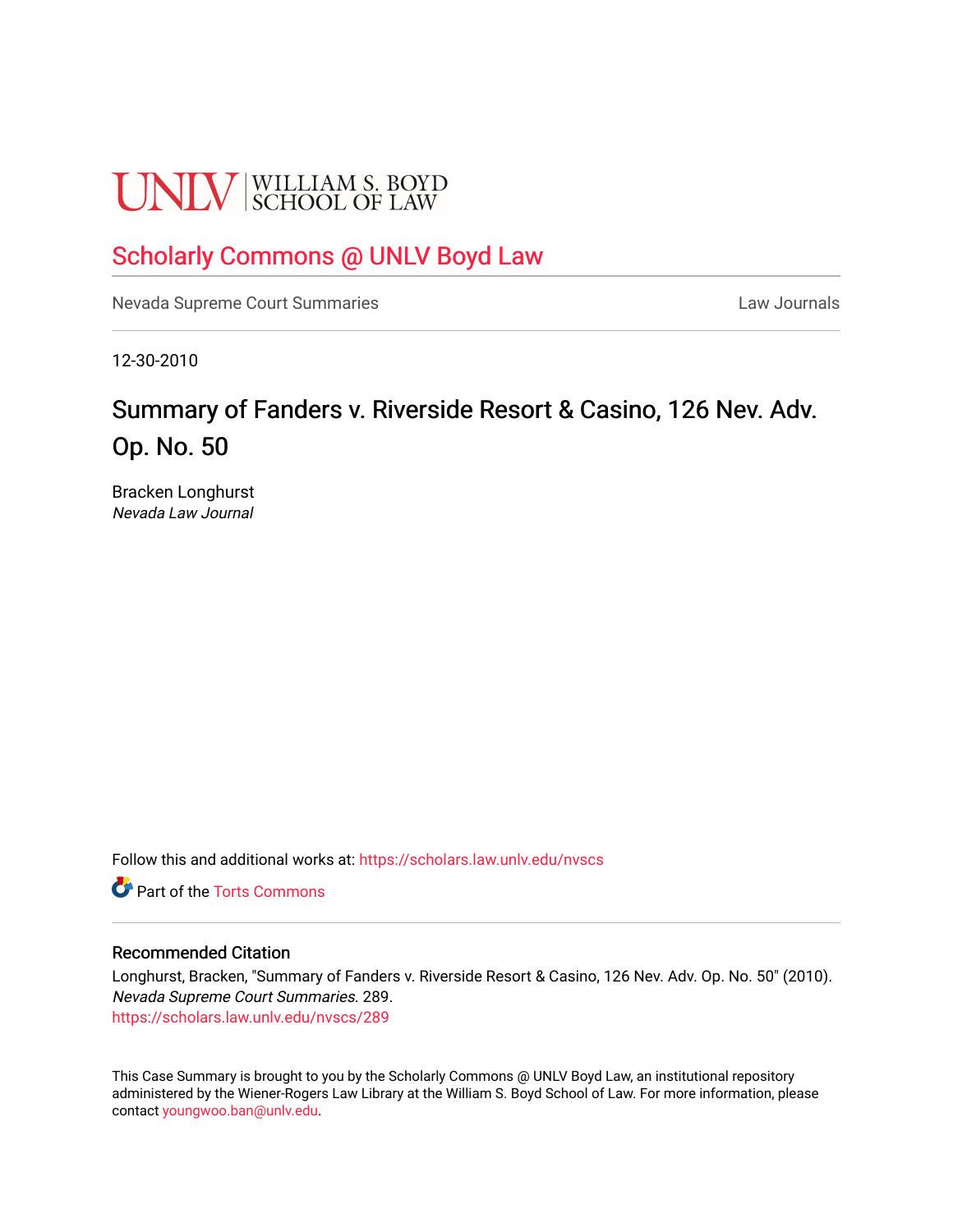*Fanders v. Riverside Resort & Casino,* 126 Nev. Adv. Op. No. 50 (December 30, 2010)<sup>1</sup> TORTS- Workers' Compensation

#### **Summary**

An appeal of an Eighth Judicial District Court's summary judgment in a tort action against a former employer and co-employees based on the exclusivity provisions of the workers' compensation statutes that arose around the time of employment termination.

#### **Disposition/Outcome**

The Court reversed the district court's summary judgment and remanded the case "because there [were] genuine issues of material fact as to whether [the] injuries arose out of and in the course of… employment, and thus, whether they were covered by workers' compensation."

#### **Factual and Procedural History**

Riverside Resort and Casino employed Juana Fanders as a guest room attendant. When Riverside called Fanders to the human resource office and confronted her with a coworker's accusation of inappropriate language, Fanders became angry and quit her job. Riverside instructed Fanders to sign termination papers and security guards told her they would escort her off the premises. However, the human resources director had instructed the security guards to "86" Fanders from the property, which in part meant taking Fanders' picture. To avoid having her picture taken without knowing why, Fanders climbed under a table. Fanders alleged a guard grabbed "her by her hair, pulled her out from under the table, and called her a derogatory name. The parties agree [d] that Fanders was then handcuffed and placed in a holding cell...."

Fanders filed a civil complaint including several tortious claims<sup>2</sup> against Riverside and the security guards. The defendants moved for summary judgment, arguing that Fanders' injuries arose out of and in the course of her employment at Riverside, and therefore the workers' compensation statutes, found in the Nevada Industrial Insurance Act (NIIA), were Fanders' exclusive remedy. The district court granted summary judgment; Fanders appealed.

#### **Discussion**

 $\overline{a}$ 

The Nevada Supreme Court, which reviews summary judgment de novo, noted that a district court should only grant summary judgment if the movant is entitled to judgment as a matter of law and if there are no genuine issues of material facts.<sup>3</sup>

Because the NIIA is the exclusive remedy for injuries that arise out of and in the course of employment,<sup>4</sup> the threshold question in this case was whether Fanders' injuries arose out of

<sup>&</sup>lt;sup>1</sup> Summarized by Bracken Longhurst

 $2^2$  Fanders raised claims of assault and battery, vicarious liability, wrongful imprisonment, negligence, and punitive damages.

<sup>&</sup>lt;sup>3</sup> Wood v. Safeway, Inc., 121 Nev. 724, 729, 121 P.3d 1026, 1029 (2005).